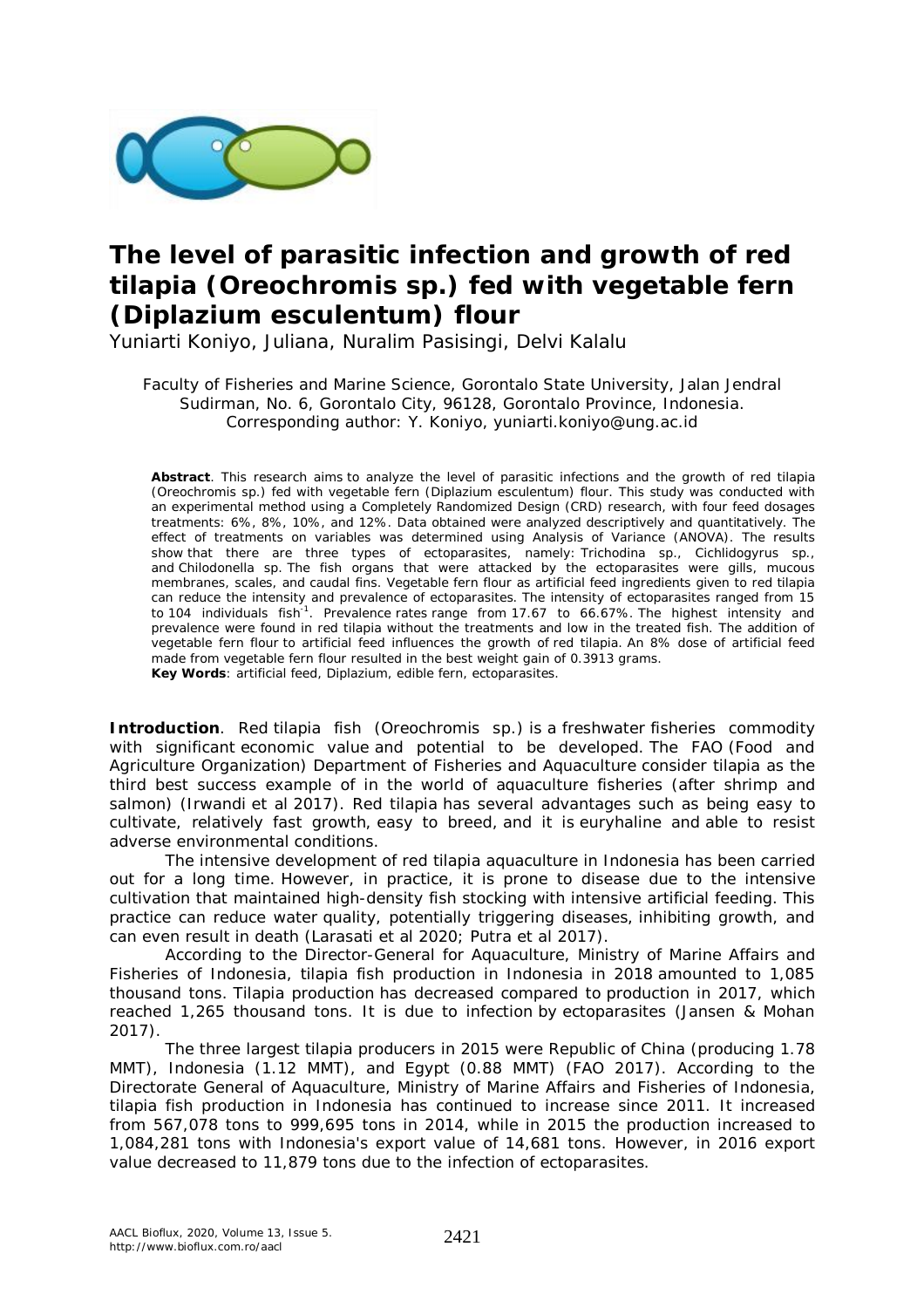Ectoparasites are parasites that live on the outer surface of the host body and often infect the skin, fins, and gills of fish. Damage to the gills due to ectoparasitic infection will affect the respiratory system, disrupt the physiological process, inhibit growth, cause mass death, and consumer rejection of fish due to the quality degradation (Purbomartono et al 2010; Purwanti et al 2012). Information regarding the types and levels of parasitic infections that attack fish is required to fight ectoparasite infections appropriately and effectively.

The most widely used method for tackling cultured fish diseases is antibiotic treatment. Antibiotics are divided into two categories, synthetic antibiotics (which come from chemicals) and natural antibiotics. The use of synthetic antibiotics is now banned due to it can cause resistant effects on pathogenic bacteria and cause pollution in the environment. The use of antibiotics in fish consumption can leave residues on the host body. Therefore, it is harmfully consumed by humans as it can cause resistance effects on infectious parasites. Therefore we need other treatment alternatives that are more environmentally friendly, inexpensive, and do not cause resistance to parasites and not prejudicial to the farmers and consumers of fish (Rosenova 2014).

To avoid the negative impact of antibiotic usage, the prevention of fish diseases is pursued through the use of natural ingredients with antimicrobial, antibacterial, and antioxidant properties. Vegetable fern (*Diplazium esculentum*) is such a material. Koniyo (2020) revealed that vegetable fern leaves contain seven secondary metabolites, namely: flavonoids, tannins, phenolics, triterpenoids, steroids, saponins, and glycosides. While, the active compounds that generally act as antioxidants are tannins, flavonoids, phenolics, saponins, and terpenoids. Ajizah (2004) described that flavonoids, saponins, terpenoids, phenolics, and tannins as active compounds that also function as antimicrobial. The content of steroids in vegetable fern can also increase the growth and survival of aquaculture commodities (Koniyo 2020). The purpose of this research is to analyze the level of parasitic infections and growth of red tilapia (*Oreochromis* sp.) that are fed with vegetable fern flour (*Diplazium esculentum*).

## **Material and Method**

*Location*. The experiment was conducted at the Bube Baru Bone Bolango Aquaculture Laboratory of Gorontalo Province, and at the Center for Fish Quarantine, Quality Control and Safety of Fisheries Products of Gorontalo Province.

*Research method.* Test animals used in this research were 150 red tilapia fish with a length of  $\pm 4$  cm and a density of 10 fish/5 liters of water. The research was done in an aquarium with a volume of 10 liters of water equipped with aeration. The fresh water that has been filtered and aerated for one night was used as the culture medium.

The vegetable fern material used to make the flour was old vegetable fern leaves that were not eaten and considered as waste. The dried leaves of the vegetable fern are then made into flour. Artificial feed composition for each raw ingredient within 1000 grams of feed can be seen in Table 1.

Table 1

| No. | Material             | Quantity (grams) |
|-----|----------------------|------------------|
|     | Vegetable fern flour | 400              |
|     | Soybean flour        | 170              |
| 3   | Fine bran            | 144              |
| 4   | Fish flour           | 241              |
| 5   | Vitamin              | 25               |
|     | Mineral              | 20               |
|     | Total                | 1000 grams       |

Composition of artificial feed ingredients within 1.000 gram of feed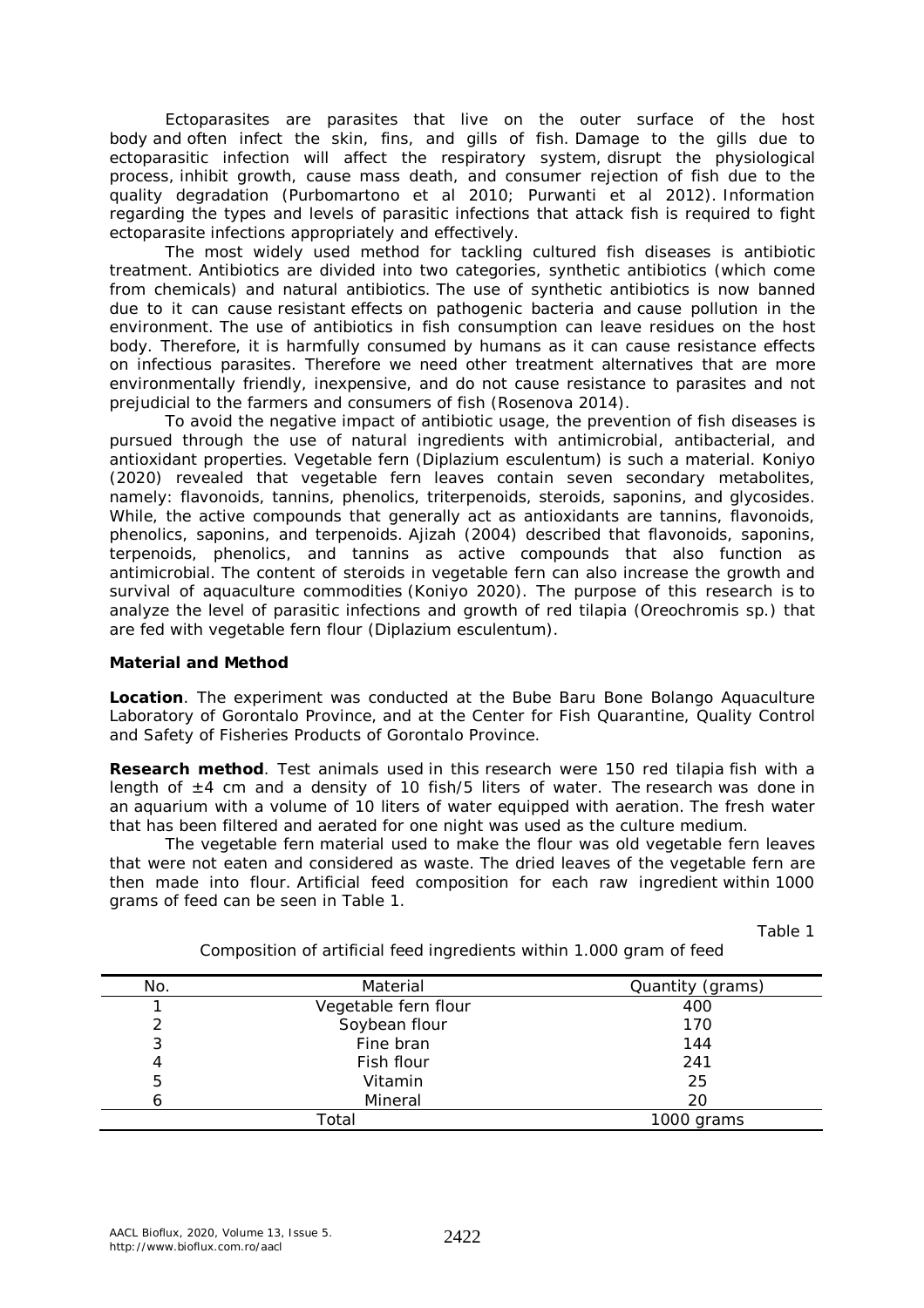This study was done with an experimental method using a Completely Randomized Design (CRD) research approach with four treatments and three replications. The doses given for each treatment are as follows:

- treatment A, feed dose 6% per day;
- treatment B, feed dose 8% per day;
- treatment C, feed dose 10% per day;
- treatment D, feed dose 12% per day.

The experimental procedure was carried out by examining and identifying parasites in fish samples before the experiment. The fish are then kept for 30 days with feeding frequency twice a day.

Weight (gram) measurement for each fish was conducted every week. Ectoparasite examination was taken by scraping the skin of fish, scales, head to tail using a scalpel to collect mucus. The collected mucus is placed on an object-glass, flattened, and dripped with distilled water (aquades), covered with a glass cover, observed under a microscope. Ectoparasite examination on the gills performed by cutting the gills using scissors and then placing them on a petri dish that has been given distilled water, and then observed under a microscope. The parasites were observed using a microscope, and identification of the parasites was made using the guide book Kabata (1985).

Additionally, several supporting parameters on water quality, such as temperature, pH, and dissolved oxygen, were also measured every week.

*Data analysis.* The data obtained were analyzed descriptively and quantitatively. Analysis of variance (ANOVA) was performed to check the effect of treatment on the observation. Furthermore, the Tukey posthoc test was applied when the results of ANOVA show significantly different among the treatments. Data analysis was done using SPSS software version 22.

*Prevalence.* Prevalence is the percentage of fish infested by parasites out of the overall number of fish examined. The prevalence formula is as follows (Kabata 1985):

Prevalence =  $\frac{\sum \text{Number of parasitic fish}}{\sum \text{Examine}}$  X 100

The prevalence rate criteria are shown in Table 2.

Table 2

| No. | Prevalence      | Category      | Information           |
|-----|-----------------|---------------|-----------------------|
| 1   | 100-99%         | Always        | Very severe infection |
| 2   | 98-90%          | Almost always | Severe infection      |
| 3   | 89-70%          | Usual         | Moderate infection    |
| 4   | 69-50%          | Very often    | Persistent infections |
| 5   | 49-30%          | Often         | Regular infections    |
| 6   | 29-10%          | Irregulaar    | Frequent infections   |
|     | $9 - 1%$        | Somewhile     | Irregular infection   |
| 8   | $< 1 - 0.1\%$   | Rare          | Infrequent infections |
| 9   | $< 0.1 - 0.1\%$ | Very rare     | Very rare Infection   |
| 10  | < 0.01          | Almost never  | Never infected        |

Prevalence rate criteria of parasitic infections in fish

**Intensity**. Intensity is the number of ectoparasites that infect for each sample observed. The calculation of fish parasite intensity value is as follows (Kabata 1985):

Intensity (ind/fish) = 
$$
\frac{\Sigma \text{ The parasite found}}{\Sigma \text{ Examined fish}}
$$
 X 100

The criteria for the intensity of parasitic infections were provided in Table 3.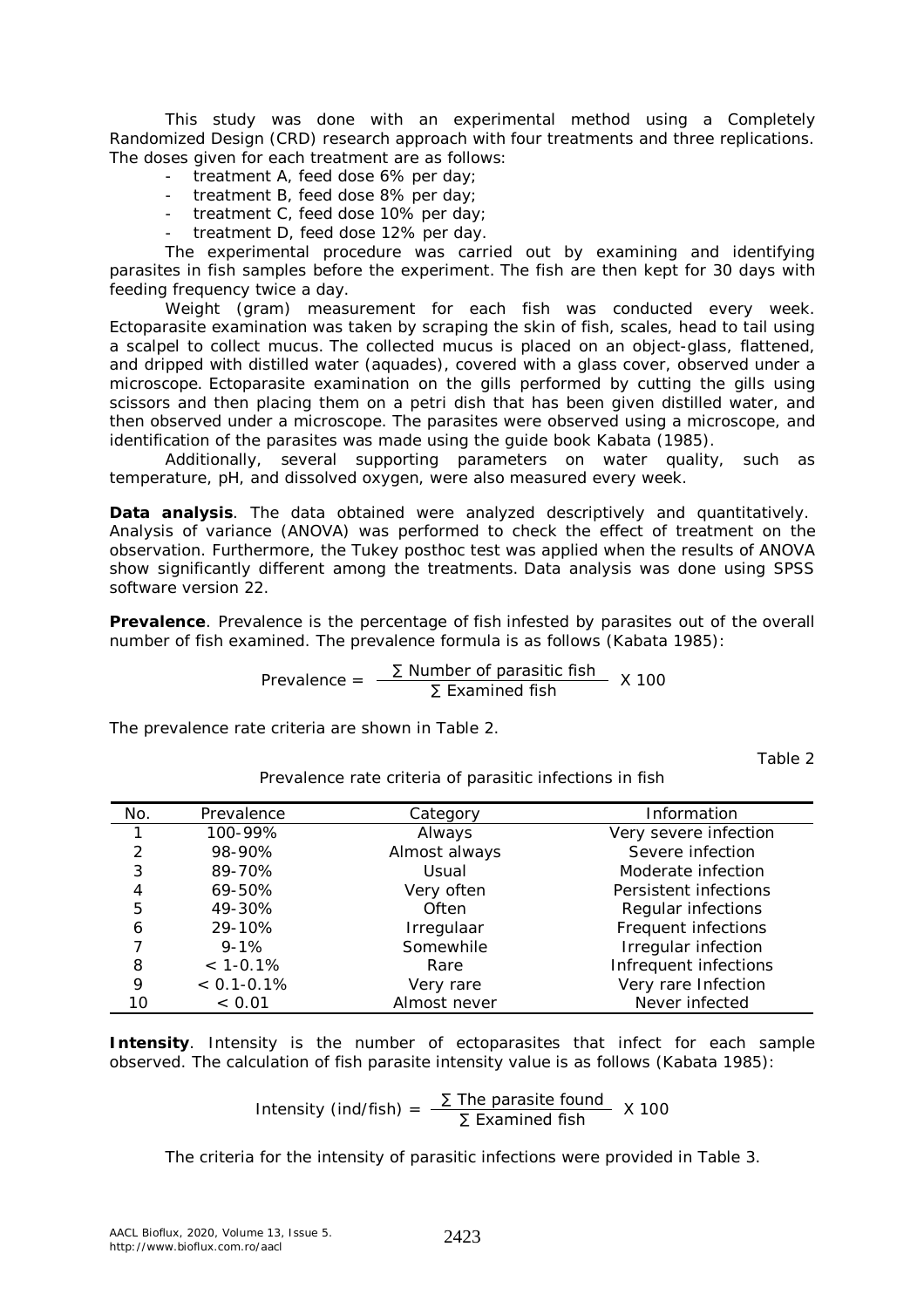Table 3

Criteria for the intensity of parasitic infections in fish

| No. | Intensity (individual/fish) | Category        |
|-----|-----------------------------|-----------------|
|     | $<$ 1                       | Very low        |
| າ   | 1-5                         | Low             |
| 3   | $6 - 55$                    | Moderate        |
|     | 51-100                      | Severe          |
| 5   | >100                        | Very severe     |
|     | >1000                       | Super infection |

*Fish growth.* Calculation of growth in absolute weight of red tilapia (W) according to Cholik et al (2005) is as follows:

$$
W = W_t - W_0
$$

where:  $W =$  absolute weight of red tilapia (gram);

 $W_t$  = final weight of the research stock on week-t (gram);

 $W_0$  = initial weight of red tilapia stock (gram).

#### **Results**

*Identification of parasite types*. Based on the experiment conducted on 150 samples of red tilapia, there are three types of ectoparasites identified based on their morphological shape, namely *Trichodina* sp. (Figure 1), *Cichlidogyrus* sp. (Figure 2) and *Chilodonella* sp. (Figure 3)*.*



(a)  $(b)$  (c) Figure 1. (a) *Trichodina* sp*.* (b) in the mucus/scales (c) on the gills of red tilapia.



Figure 2. (a) *Cichlidogyrus* sp*.* on the fish gills; (b) morphology of *Cichlidogyrus* sp. in V-shaped ventral transverse bar; (c) morphology of *Cichlidogyrus* sp. in dorsal transverse bar.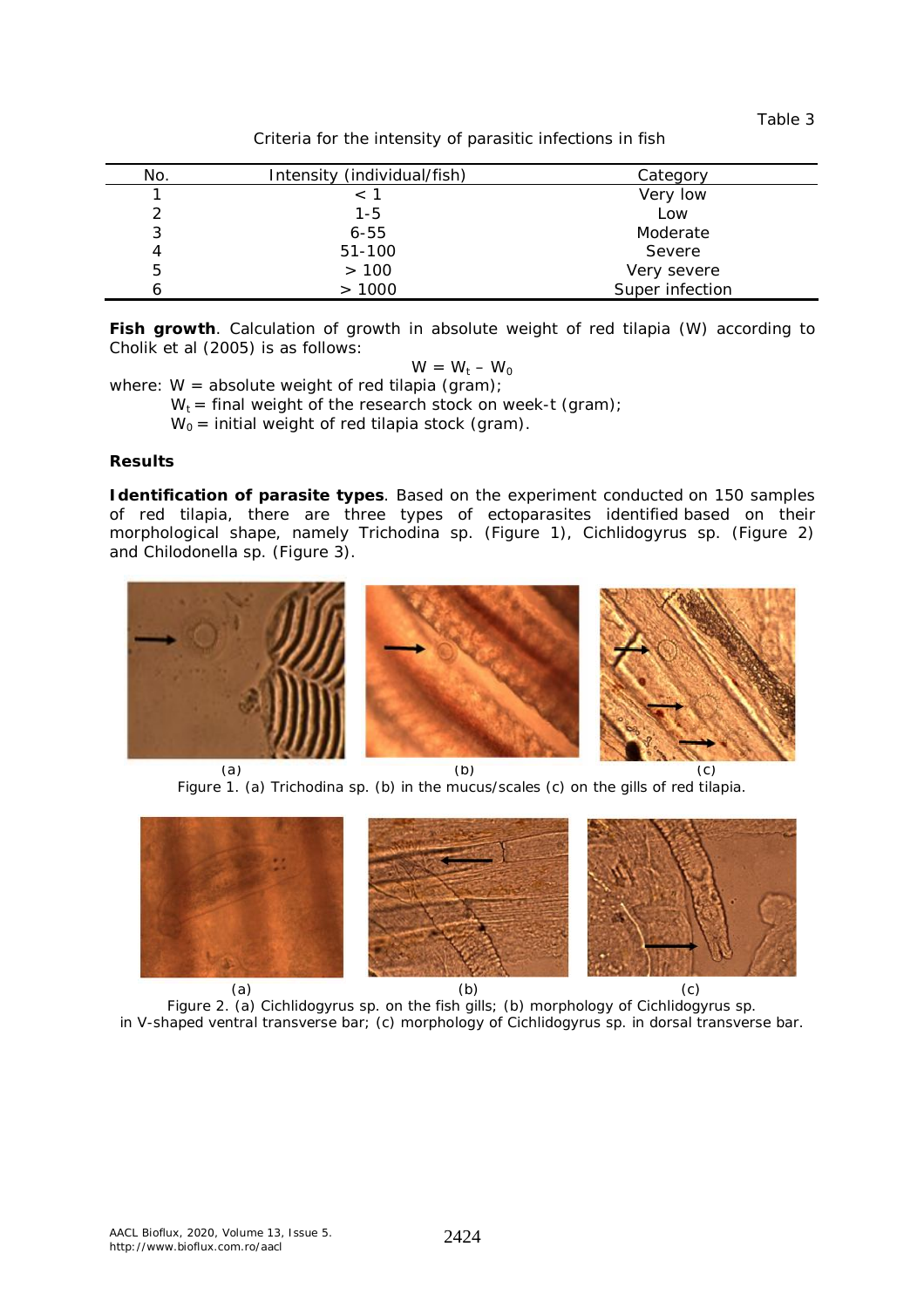

Figure 3. *Chilodonella* sp*.* on the caudal fin.

**Parasitic infection**. The detailed level of parasitic infection seen from the prevalence and intensity of attacks on tilapia with variations in treatment doses are presented in Table 4 and Table 5.

Table 4

| Treatment | Type of           | ∑Attacked      | $\sum$ <i>Parasites</i> | Intensity                 | Category    |  |
|-----------|-------------------|----------------|-------------------------|---------------------------|-------------|--|
|           | ectoparasites     | fish           |                         | (ind fish <sup>-1</sup> ) |             |  |
| Pre-      | Trichodina sp.    | 25             | 2600                    | 104                       | Very severe |  |
| treatment | Cichlidogyrus sp. | 18             | 665                     | 36.94                     | Moderate    |  |
|           | Chilodonella sp.  | 17             | 516                     | 30.35                     | Moderate    |  |
| A         | Trichodina sp.    | 19             | 197                     | 10.36                     | Moderate    |  |
| (6%)      | Cichlidogyrus sp. | 10             | 188                     | 18.8                      | Moderate    |  |
|           | Chilodonella sp.  | 10             | 292                     | 29.2                      | Moderate    |  |
| B         | Trichodina sp.    | 10             | 159                     | 15.9                      | Moderate    |  |
| (8%)      | Cichlidogyrus sp. | 11             | 105                     | 9.54                      | Moderate    |  |
|           | Chilodonella sp.  | $\overline{7}$ | 52                      | 7.42                      | Moderate    |  |
| C         | Trichodina sp.    | 14             | 144                     | 10.28                     | Moderate    |  |
| (10%)     | Cichlidogyrus sp. | 8              | 59                      | 7.375                     | Moderate    |  |
|           | Chilodonella sp.  | 7              | 29                      | 4.14                      | Low         |  |
| D         | Trichodina sp.    | 18             | 239                     | 13.28                     | Moderate    |  |
| (12%)     | Cichlidogyrus sp. | 5              | 23                      | 4.6                       | Low         |  |
|           | Chilodonella sp.  | $\overline{2}$ | 30                      | 15                        | Moderate    |  |

Intensity of each ectoparasite type found in red tilapia (*Oreochromis* sp.) for each research treatment type

Table 5

Prevalence based on ectoparasites found in red tilapia (*Oreochromis* sp.)

| Treatment     |                                                         | Average | Category |            |            |
|---------------|---------------------------------------------------------|---------|----------|------------|------------|
|               | Trichodina sp.<br>Chilodonella sp.<br>Cichlidogyrus sp. |         |          | prevalence |            |
| Pre-treatment | 83.33                                                   | 60      | 56.67    | 66.67      | Very often |
| A(6%)         | 63.33                                                   | 33.33   | 33.33    | 43.33      | General    |
| B(8%)         | 33.33                                                   | 36.67   | 23.33    | 17.67      | Often      |
| C(10%)        | 46.67                                                   | 26.67   | 23.33    | 32.22      | General    |
| D(12%)        | 60                                                      | 16      |          | 27.67      | Often      |

Vegetable fern can be used as medicine because it produces secondary metabolites. Quantitative test results of secondary metabolite compounds of the fern can be seen in Table 6.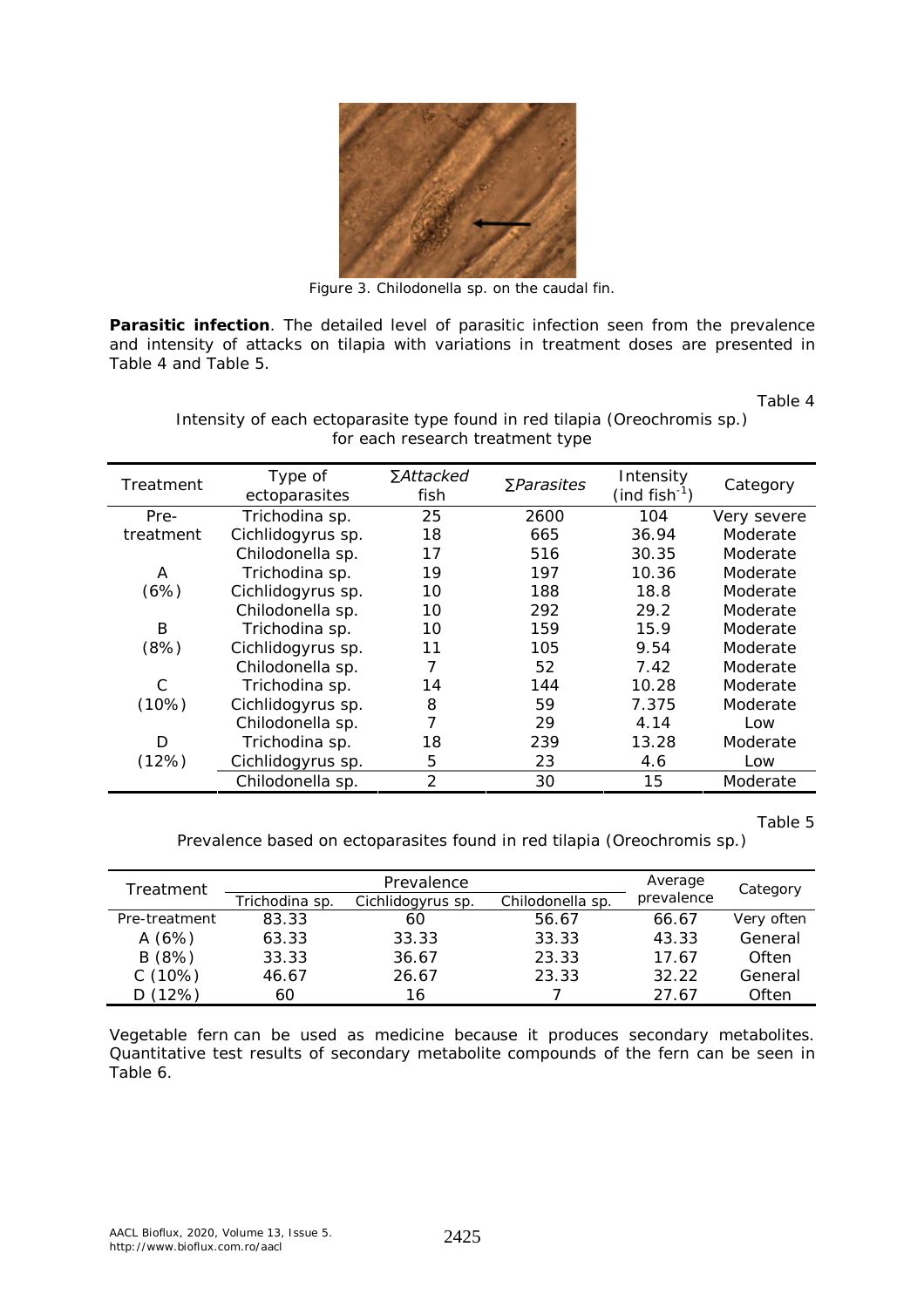| able |  |
|------|--|
|      |  |

| No | Compound name                                        | Type of<br>compound | $Area(\%)$ |
|----|------------------------------------------------------|---------------------|------------|
|    | Tetrahydroxycyclo-hexane carboxylic acid             | Tannin              | 8.6566     |
| 2  | gamma-Sitosterol                                     | <b>Steroids</b>     | 7.8705     |
| 3  | Neophytadiene                                        | <b>Steroids</b>     | 6.7438     |
| 4  | 5,5a,6,7,8,9,10,10a,11,12 Decahydrobenzo[B]Heptalene | Saponin             | 4.3542     |
| 5  | Hexadecanoic acid                                    | Alkaloids           | 4.2542     |
| 6  | 1,4-Benzenediol                                      | Flavonoids          | 3,5192     |
|    | 5-Hydroxymethylfurfural                              | Glycosides          | 3.4544     |
| 8  | n-Hexadecanoic acid                                  | Alkaloids           | 2.9183     |
| 9  | Phytol                                               | Tripernoid          | 2.9183     |
| 10 | 1,2-Benzenediol                                      | Flavonoids          | 1.9802     |
| 11 | Phenol                                               | Phenolic            | 1.9071     |
| 12 | 3,7,11,15- Tetramethyl-2-Hexadecen-1-ol              | Alkaloids           | 1.7814     |
| 13 | Benzeneethanol, 4-hydroxy-                           | Tannin              | 1.7387     |
| 14 | 2-Pentadecanone, 6, 10, 14-trimethyl                 | Tannin              | 1.6919     |

Quantitative test results of chemical compounds from vegetable fern extract

Source: Koniyo (2020).

*Growth of red tilapia (Oreochromis* **sp**.*).* The results of research on the growth of tilapia fed with different doses of vegetable fern can be seen in Table 7 and Figure 4.

Table 7

Absolute weight growth rate of red tilapia (*Oreochromis* sp.)

| Treatment  |     |        | Std.      | Std.    | 95% Confidence interval for mean |             |
|------------|-----|--------|-----------|---------|----------------------------------|-------------|
|            | Ν   | Mean   | deviation | error   | Lower bound                      | Upper bound |
| A $(6 \%)$ | 30  | 0 1717 | 0.10901   | 0.01990 | 0.1310                           | 0.2124      |
| B(8%)      | 30  | 0.3913 | 0.33224   | 0.06066 | 0.2673                           | 0.5154      |
| C(10%)     | 30  | 0.2143 | 0.07994   | 0.01460 | 0.1845                           | 0.2442      |
| $(12 \%)$  | 30  | 0.2957 | 0.16237   | 0.02964 | 0.2350                           | 0.3563      |
| Total      | 120 | በ 2682 | 0.21183   | 0.01934 | 0.2300                           | 0.3065      |



Figure 4. Average of absolute weight growth for red tilapia (*Oreochromis* sp.).

Table 7 and Figure 4 show the average weight growth results from the study: - weight gain for treatment A (feed dose 6%) was 0.1717 gram;

- weight gain for treatment B (feed dose 8%) was 0.3913 gram;
- weight gain for treatment C (feed dose 10%) was 0.2143 gram;
- weight gain for treatment D (feed dose 12%) was 0.2957 gram.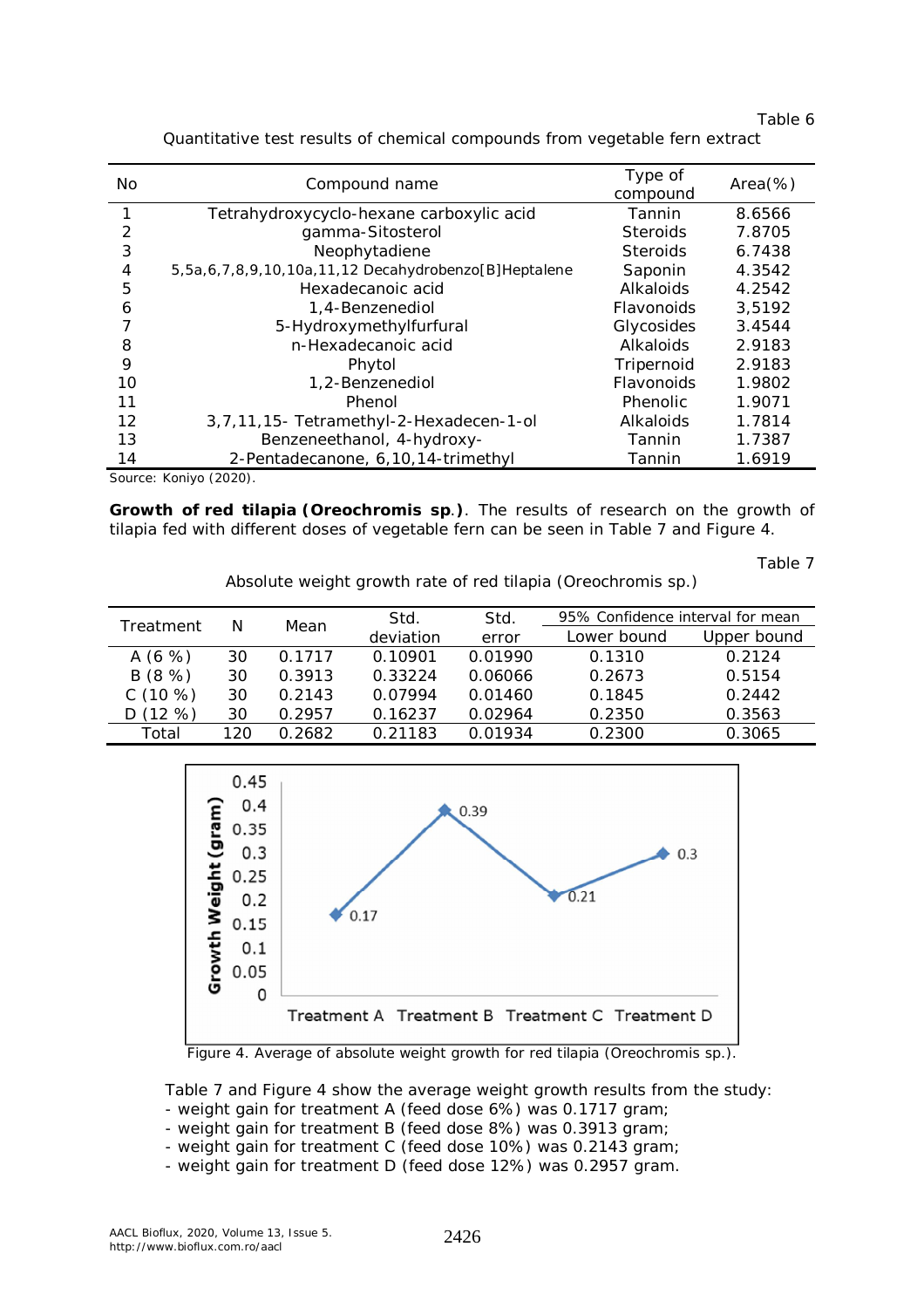The highest weight gain was observed in treatment B (feed dose 8%). Analysis of variance (Table 8) and post hoc Tukey tests (Table 9) show that there is no difference in the growth rate of fish weight given feed by adding vegetable fern flour at different doses in treatment A, C, and D. However, they are different when compared to treatment B. Furthermore, treatment B with 8% feeding dose is the optimum dose to trigger the weight growth of red tilapia (0.3913 gram).

Table 8

| ANOVA for weight growth of red tilapia (Oreochromis sp.) |  |
|----------------------------------------------------------|--|
|                                                          |  |

| Source of<br>variation | Sum of<br>squares | Degree of<br>freedom | Mean<br>square |       | Significance F |
|------------------------|-------------------|----------------------|----------------|-------|----------------|
| Treatment              | 0.844             |                      | 0.281          | 7.260 | 0.000024       |
| Frror                  | 4.496             | 116                  | 0.039          |       |                |
| Total                  | 5.340             | 119                  |                |       |                |

Table 9

Tukey test for weight growth of red tilapia (*Oreochromis* sp.)

| Treatment    | Ν  | Subset for alpha = $0.05$ |        |  |
|--------------|----|---------------------------|--------|--|
|              |    |                           |        |  |
| 宀            | 30 | 0.1717                    |        |  |
|              | 30 | 0.2143                    |        |  |
|              | 30 | 0.2957                    | 0.2957 |  |
| В            | 30 |                           | 0.3913 |  |
| Significance |    | 0.7500                    | 0.2410 |  |

*Water quality.* The results of water quality measurements during the study period (Table 10) show that water temperatures ranged from 28.23 to 29.36 $^{\circ}$ C, pH between 7.27 and 8.47, and DO rangeg from 4.15 to 5.97 ppm.

| Results of Water Quality Measurement |           |        |       |       |       |        |
|--------------------------------------|-----------|--------|-------|-------|-------|--------|
| Parameters                           | Treatment | Week   |       |       |       |        |
|                                      |           | 0      |       | 2     | 3     | 4      |
| Temperature $(^{\circ}C)$            |           | 28.23  | 29.26 | 29.07 | 29.01 | 28.72  |
| рH                                   | A         | 7.27   | 7.83  | 8.24  | 8.25  | 8.20   |
| DO (ppm)                             |           | 5.69   | 5.35  | 5.39  | 5.22  | 5.71   |
| Temperature $(^{\circ}C)$            |           | 28.95  | 29.01 | 29.36 | 29.17 | 2 8.91 |
| pH                                   | B         | 7.37   | 7.79  | 8.15  | 8.01  | 8.22   |
| DO (ppm)                             |           | 5.78   | 5.77  | 5.65  | 5.52  | 5.50   |
| Temperature $(^{\circ}C)$            |           | 2 8.77 | 29.21 | 29.15 | 28.44 | 28.71  |
| рH                                   | C         | 7.35   | 7.79  | 8.23  | 8.31  | 8.23   |
| DO (ppm)                             |           | 5.97   | 5.23  | 5.30  | 4.15  | 4.16   |
| Temperature $(^{\circ}C)$            |           | 28.65  | 28.37 | 28.33 | 28.57 | 28.63  |
| рH                                   | D         | 7.31   | 8.36  | 7.59  | 7.66  | 8.47   |
| (ppm)<br>DO.                         |           | 5.25   | 5.37  | 5.48  | 5.66  | 5.79   |

## **Discussion**

*Ectoparasites found in the fish. Trichodina* sp. is a pathogenic ectoparasite from the group of Protozoa that usually attacks freshwater fish. *Trichodina* sp. is a member of the protozoan group Ciliata. Their body is flat or round discs in shape with a bowl of teeth in the middle, shaped like a flying saucer, and surrounded by cilia, which they use to swim. The body sides of *Trichodina* sp. have a convex shape. On the disk, there are ring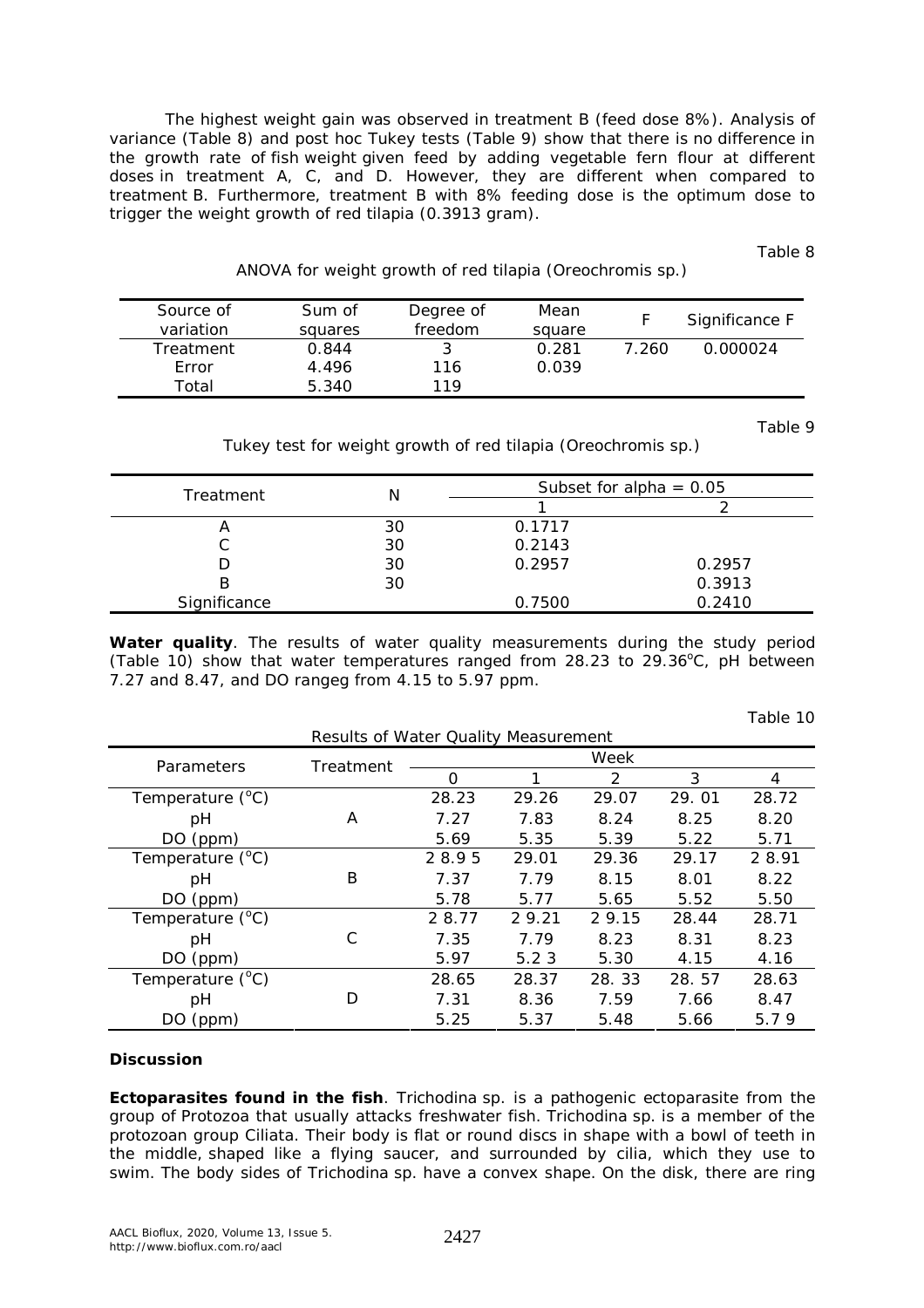denture organelles. The structure of *Trichodina* sp. consists of membrane borders, blades, thorns, adhesive disks, and radial pins (Kabata 1985; Anshary et al 2014). *Trichodina* sp. prefers to infect body surfaces, fins, and gills of fishes. *Trichodina* sp. causes a disease in fish called Trichodiniasis. Fish that are infected by *Trichodina* sp. are characterized by grayish-white spots and an increase in mucus production (Gusrina 2008).

*Cichlidogyrus* sp. is a monogenic class of parasites with an elongated shape and a body that is slightly tapered towards the posterior at both ends, often developing four anterior lobes. They generally have a pair of eyes, though sometimes can be found eyes without a lens. They have an opisthaptor with two pairs of anchors and 14 marginal hooks. *Chichlidogyrus* sp. usually infects cichlid fish such as tilapia, causing severe damage to the gills (Kabata 1985). According to Anshary et al (2014), *Chichlidogyrus* sp. has three pairs of cephalic glands, two pairs of anchors (one ventral and one dorsal), two transverse bars, dorsal bars with auricle and V-shaped ventral transverse bars.

*Chilodonella* sp. is a monogenic class of parasites with characteristics of 80 μm in size, oval and flat dorsoventral, dorsal convex, having cilia, living as a unicellular individual or as a colony eukaryote. The side of their convex-shaped body is not covered with cilia except on the ventral surface. They also have cytoskeletal in the mouth for helping to eat debris cells (Kabata 1985; Anshary et al 2014).

The intensity of ectoparasites in red tilapia was found to be within the very severe, moderate, and low categories. Ectoparasite intensity ranged from 15 to 104 individuals fish<sup>-1</sup>. Prevalence is in the category of very often, general, and often with a prevalence range of 17.67 to 66.67%. The highest intensity and prevalence was found in red tilapia, which had not been given the additional treatment of vegetable fern. In contrast, while in fish that were given feed treated with vegetable fern, the intensity, and prevalence of parasites were performed to be lower. The fish organs that were attacked were gills, mucous membranes, scales, and caudal fins. The high value of the intensity and prevalence of ectoparasites that infect red tilapia, especially in the initial fish samples, was due to the fish used as samples are small-sized seedlings ( $\pm 4$  cm) and have not been given feed treatment based on vegetable fern. The endurance level of a larger-sized fish seedling is still weak and very susceptible to changes in the environment, making them more susceptible to parasites. Ectoparasite attack on fish will continue to decrease as the age and size of fish increases. The larger the fish size leads the better immune system of the fish (Rustikawati et al 2004).

Based on observations in Tables 4 and 5, it appears that there are differences in the intensity and prevalence of ectoparasites. *Trichodina* sp. had the highest intensity and prevalence (104 individuals fish<sup>-1</sup> and 66.67% respectively). The high intensity and prevalence of *Trichodina* sp. is due to this ectoparasite's ability to multiply rapidly through self-division or binary reproduction. According to Kabata (1985), *Trichodina*  sp. has an active movement, fast-breeding, tends to attack seedling-sized fish, and generally attacks freshwater fish.

On average, the intensity and prevalence of ectoparasites in red tilapia samples that have been fed with vegetable fern are lower than the average intensity and prevalence of ectoparasites in those that have not been treated. This happens because the addition of vegetable fern to the feed given to red tilapia has an effect of reducing ectoparasite attack.

According to Maulianawati et al (2018), chemical compounds contained in the ferns, namely alkaloids, polyphenols, tannins, steroids, saponins, triterpenoids, show potential as an antibacterial agent, antioxidant, hormone sources, increasing endurance and boosting growth. Vegetable fern contains many active compounds, including steroids, triterpenoids, quinones, and flavonoids, which have many health benefits (Syafitri et al 2017).

**Fish growth**. In general, the addition of vegetable fern into the feed with different doses increased the growth of the absolute weight of tilapia. Table 7 and Figure 4 show that weight gain is different for each treatment. The growth response of the tilapia is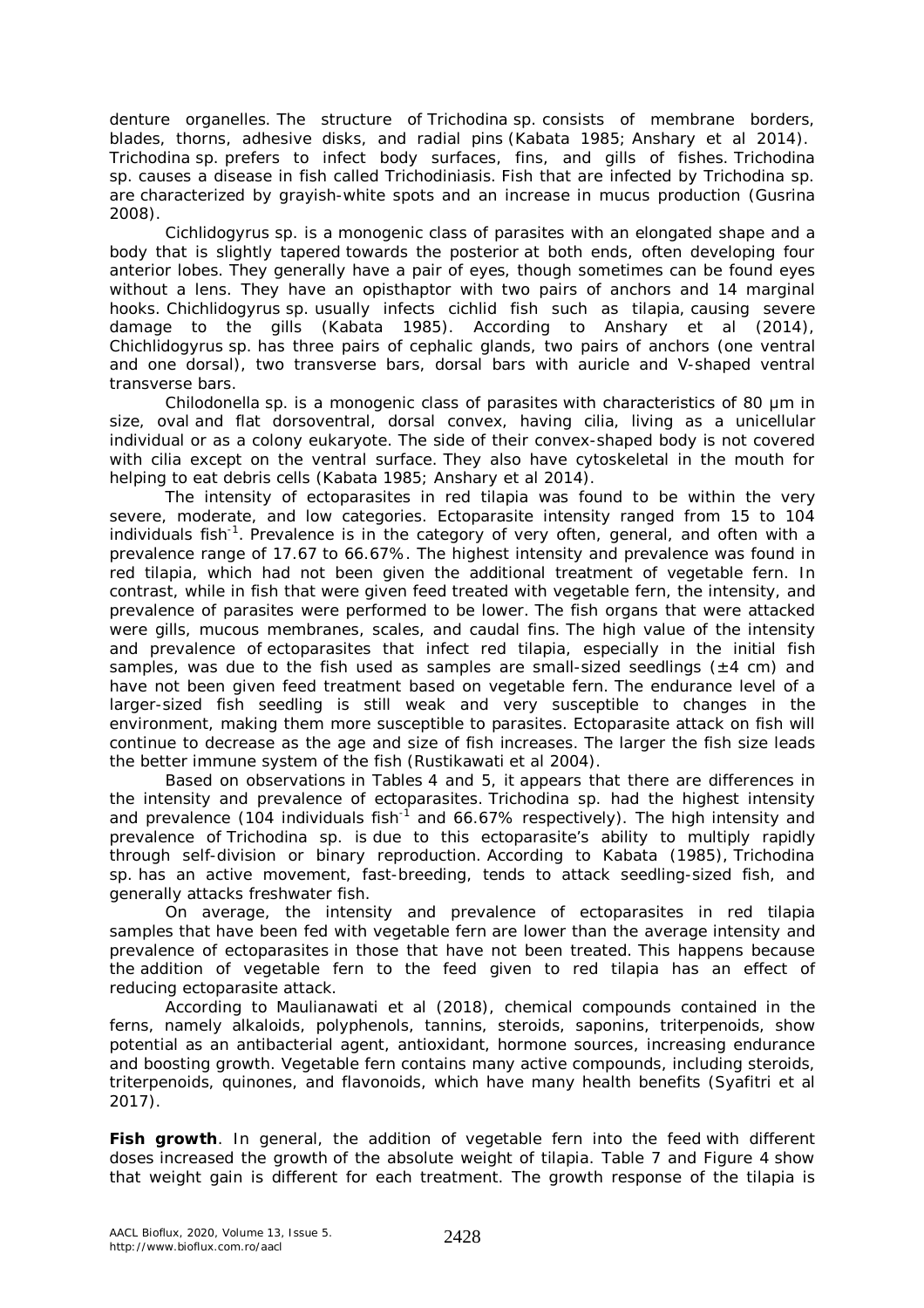influenced by differences in the feed doses due to vegetable ferns contain complete secondary metabolites as a trigger for fish growth hormone (Table 6). Based on the proximate analysis of vegetable fern, it has a fat content of  $2.47\pm0.97\%$ , protein 21.52 $\pm$ 2.70%, water 16.16 $\pm$ 0.69%, and ash 2.67 $\pm$ 0.79% (Koniyo et al 2019).

An 8% feed dose can stimulate tilapia to grow optimally as the phyto ecdysterone hormone and nutrient content in vegetable fern can work optimally. In comparison, a low dose of 6% is unable to stimulate growth properly. Similarly, a high dose of 10% and 12% feed results in suboptimal growth. Fujaya et al (2012) stated that tissue or organ growth is strongly influenced by feed quality, hormones, growth stimulants, and the environment. High concentrations of secondary metabolites inhibit the production of receptor hormones and decrease the ability of cell receptors to bind to hormones. If the receptor performance decreases, the formation of new products such as proteins will be inhibited so that growth will be inhibited. High growth in treatment B is caused by the positive response of tilapia to various phytochemical compounds found in vegetable fern extract. It is in line with the results of research conducted by Koniyo (2020) that the use of vegetable fern can increase the percentage of molting, growth, and survival in mangrove crabs.

Overall, water quality measurements during the rearing of red tilapia seedlings show that parameters are still in a good range for the life of tilapia seedlings. Kordi (2004) stated that the range of optimum water quality for tilapia growth is a temperature range of 23-30°C, pH range from 6 to 8.5, and  $DO > 5$  ppm.

**Conclusions**. Three types of ectoparasites were found in red tilapia, namely *Trichodina* sp., *Cichlidogyrus* sp., and *Chilodonella* sp. Treatment by adding vegetable fern flour as artificial feed ingredients reduced the intensity and prevalence of ectoparasites and positively influenced the growth of red tilapia. Moreover, the best growth of tilapia fish was shown when they were given an 8% dose of artificial feed made from vegetable fern flour.

**Acknowledgments**. We would like to thank the staff of Aquaculture Laboratory of Bube Baru Bone Bolango, Gorontalo Province, Indonesia, and Fish Quarantine Center, Quality Control and Safety of Fisheries Products of Gorontalo Province and all those who assisted technically during the research.

# **References**

Ajizah A., 2004 [*Salmonella typhimurium* sensitivity against *Psidium guajava* L.]. Bioscientiae 1(1):31-38. [in Indonesian]

- Anshary H., Kurniawan R. A., Sriwulan S., Ramli R., Baxa D. V., 2014 Isolation and molecular identification of the etiological agents of s*treptococcosis* in Nile tilapia (*Oreochromis niloticus*) cultured in net cages in Lake Sentani, Papua, Indonesia. SpringerPlus 3(1):627.
- Cholik F., Ateng G. J., Purnomo R. P., Ahmad Z., 2005 [Aquaculture is the foundation of future hopes]. Masyarakat Perikanan Nusantara dan Taman Akuarium Air Tawar, 415 pp. [in Indonesian]
- Food and Agriculture Organization [FAO] of the United Nations, 2017 Global aquaculture production. FAO, Rome. Available at: http://www.fao.org/fishery/statistics/ globalproduction/en. Accessed: March, 2020.
- Fujaya Y., Aslamiyah S., Fudjaja L., Alam N., 2012 [Soft-crab cultivation and business: stimulation of molting with spinach extract]*.* Brilian Internasional, Surabaya, 109 pp. [in Indonesian]
- Gusrina, 2008 [Fish culture]. Volume 3. Direktorat Pembinaan Sekolah Menegah Kejuruan, Jakarta, 130 pp. [in Indonesian]
- Irwandi, Yanti A. H., Wulandari D., 2017 [Prevalence and intensity of ectoparasites in the gills of red tilapia (*Oreochromis* sp.) in Kapuas river floating cages, Kapur Village, Kubu Raya Regency]. Jurnal Protobiont 6(1):20-28. [in Indonesian]